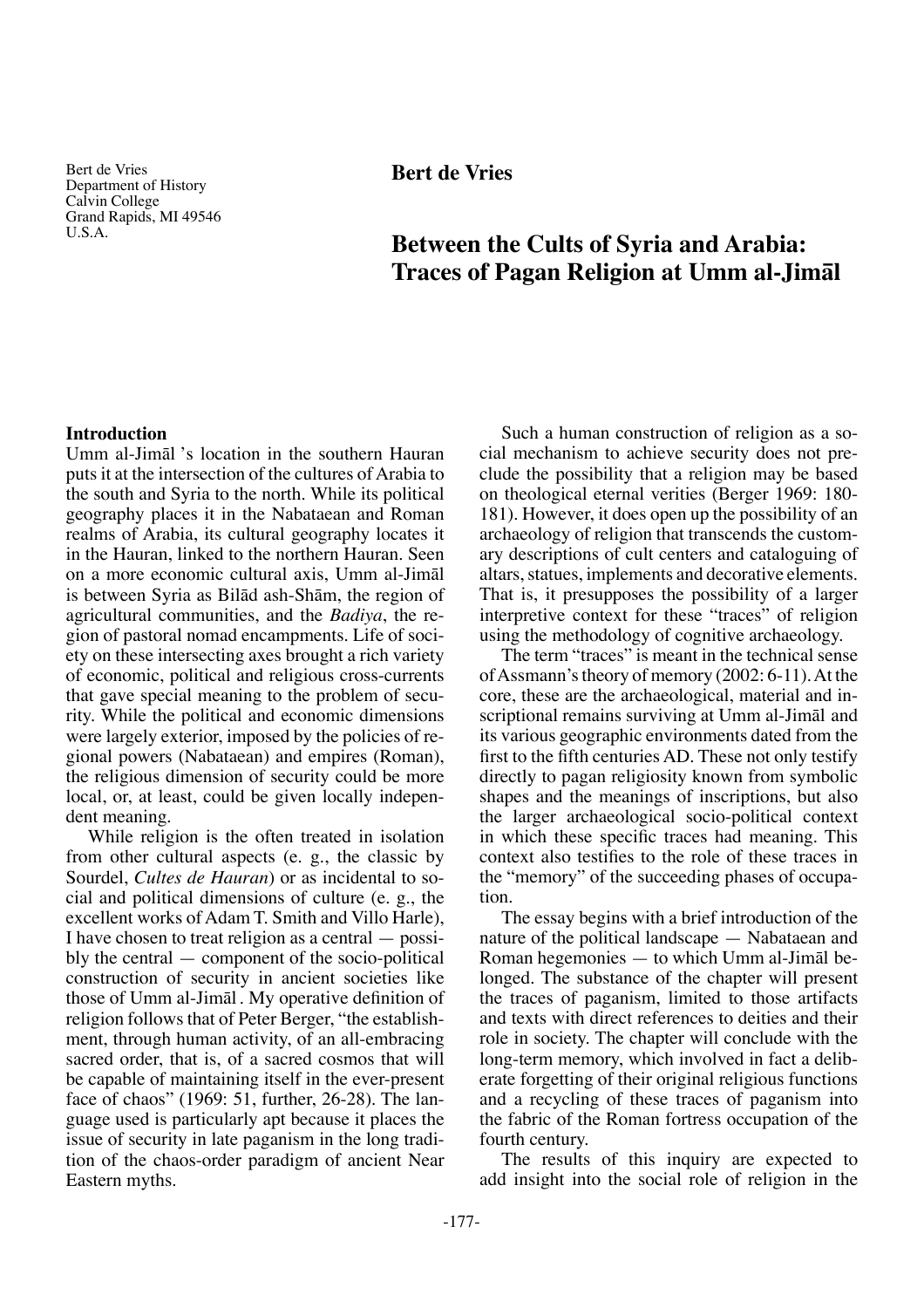achievement of local security under the domination of external regional and imperial power. It is the first part of a larger inquiry into the fate of local religiosity in a society subjected to imperial occupation — how communal religiosity may adapt and survive, but also how it may break down when the external source of security, imperial power, is replaced by destructive and fragmenting force (see de Vries 2007: 468-470).

# **I. Backgroung: the Political Landscape**

The religious context of Umm al-Jimål from the first to the fourth centuries is dominated by three socio-political circumstances: the local culture, Nabataean regional sphere of influence and Roman imperial domination.

## *A. Local Arab Culture*

Evidences of the indigenous character of Umm al-Jimål survive mainly in the Arabic names written in Safaitic, Nabataean and Greek scripts simultaneously (e.g., *Al-'Abd*, buried AD 208, Littmann 1913a: no. 275). In this, Umm al-Jimål appears typical of the mixed agrarian culture of the Hauran and nomadic culture of the Badiya seen at many sites in the Hauran and territories immediately to the east. It is traditional to talk about Umm al-Jimål in these centuries as "Nabataean" or "Roman". However, it is the premise of this research that the dominant aspect of its culture is local Arab, on which a veneer of Nabataean and Roman cultures were superimposed as these two polities enveloped the settlement into its respective hegemonic spheres.

## *B. Nabataean Phase (ca. AD 50 to 106 and Continuing Through the Third Century)*

The town became "Nabataeanized" as later kings added the exploitation of the agricultural terrain of the southern Hauran to their economic interests, and made Bostra the administrative center of this northern Nabataea during the reigns of Aretas IV, Malik II and Rabbel II (de Vries 1986). In terms of power politics expansion to the north was triggered by a protracted power struggle over the region with the Herodian Tetrarchic rulers (the two Agrippas and Philip), with the result that the Hauran was split in two, with the northern part incorporated into Roman Syria as the Herodian puppet dynasty outlived its usefulness, while the southern portion survived under independent rule until it was folded into the Province of Arabia as part of the Nabataean political geography in AD 106.

Traces of this Nabataean veneer are visible at Umm al-Jimål in the numerous Nabataean inscriptions dated from the mid first to the late third centuries AD, the survival of Nabataean-style architectural fragments, and the famous Dushara-Aarra text to be discussed below. In the larger political landscape of the southern Hauran, Umm al-Jimål must be seen as a satellite village of Bostra. Inscriptional evidence of this is the identification of more than one person buried at the site as a member of the Bostra town council (Littmann 1913b: 343-344, no. 284).

## *C. Roman Phase (AD 106 to 411)*

While local and Nabataean elements of cultural identity did not disappear, the Roman veneer imposed on this is most evident in several Latin inscriptions indicating the presence of Roman imperial authorities. These inscriptions mention the *Provincia Arabia* (Littmann 1913a: no 234), the construction dedication of the northwest gate and wall in the names of the co-rulers Marcus Aurelius and Commodus (Littmann 1913: no. 232), and the construction dedication of an unidentified *burgus* in the co-regency of Valentinian, Valens and Gratian in AD 371 (Littmann 1913a: 132, no. 233). Formal Roman imperial construction, though mostly visible in fragments cycled into the later Byzantine buildings, survives in the so-called Preatorium (Brown 1998). A Greek funerary text commemorating NeÒn, son of Ka'mih gives uncommon evidence of a local conscript in the third Cyrenaica, the Roman legion at Bostra, the provincial capital (FIG. 1; Littmann 1913a: 178, no. 349).

Though it is easy to interpret the local evidence for religion as being "Hellenized" or "Romanized," it must be stressed that such outside influences have to be seen as a veneer which may have colored the outward appearances but did not penetrate to the core of local religious identity. This presupposition starts in the general perspective that the religious impact of Hellenization throughout the entire era from Alexander to Constantine remained superficial and that religion retained its Near Eastern character throughout, especially at the local level of society (that is, *pagan* in the original meaning of that word) in places like Umm al-Jimål . Teixidor states this emphatically, "Popular religion must have remained practically unchanged in Greco-Roman times" (1977: 6). I would go further to say that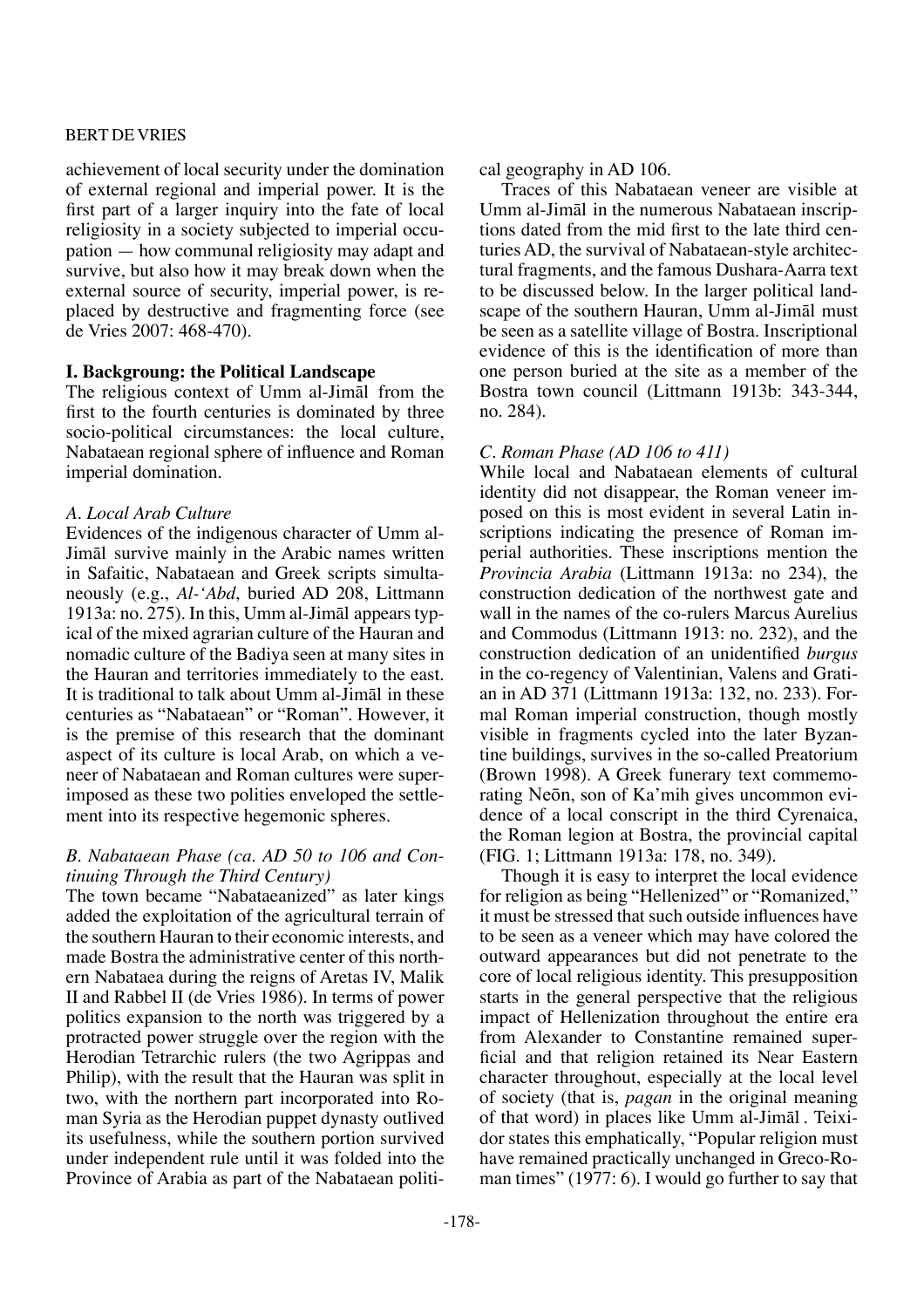

outside House 53 (Photo by the author).

#### Traces of Pagan Religion at Umm al-JimÅl

Roman manipulation of local religious cults for imperial political purposes contributed to their abandonment in favor of competing popular religious movements from the second century on.

## **II. The Traces of Paganism: the Gods of Umm al-Jimål**

#### *A. The Three Gods in Altar Dedications*

The three gods named on altars surviving in the Byzantine ruins of Umm al-Jimål (FIG. 2) are Dushara Arra, the God Solmos and Holy Zeus Epekoos.

#### 1. *Dousares Aarra*

Dushara at Umm al-Jimål is known from the famous bilingual on two sides of the altar die located in the debris of the House VI; it is 1.40m. high and 0.37m. wide at base (FIGS. 3, 4).

The Greek text is:

*Masexos Aoueidanou Dousarei Aarra* "Masechos, (son) of Aweidanos of Dushara A'ra" (Littmann 1913a: 37-38, no. 238; Sourdel 1952: 60). The Nabataean text (FIG. 5) is: *msgd' dy mskw br 'wyd' l-dwsr'* "The cult-stone which was made by Måsik, son of

'Awπdhå, for Dushara"

(Littmann 1914: 34-35, no. 38).

The date of the inscription is probably midsecond century AD. Littmann asserts that the orthographic style of the Nabataean characters fits the late first to early second century. However, the date could be after the Roman annexation if the Måsik of the Umm al-Jimål stone is the same as Måsik, the father of Yamlik, the donor of an altar to Dusares-Aarra at Bostra in AD 147 (Littmann 1914: 34). The name *Masexos* is common at Umm al-Jimål and throughout the Hauran; it reflects the Arab-Aramaic *msk*, attested both in the Hauran and the Safaitic Harra, and is translated as "(god) has taken possession" (Sartre 1985: 216). It is, therefore, a truly indigenous name, representative of the cultural uniformity of the Hauran and Harra regions of Syria.

Littmann's interpretation of *Aarra* as a stone *baetyl* ("idol" on which blood was poured (1913a: 138; Zayadine 2003: 59) was followed by Sourdel (1952: 60). In discussing the Nabataean text, he explains that *Aarra* (Gr.) is likely a transliteration of an Arabic term from the root *ghry* and conjectures that this is the true name of the deity, whereas 1. Neōn, son of Ka'mih, soldier in the Third Cyrenaica; found tures that this is the true name of the deity, whereas outside House 53 (Photo by the author).<br>Dushara (*Dhu esh-Shara*, "He of the Shara' Moun-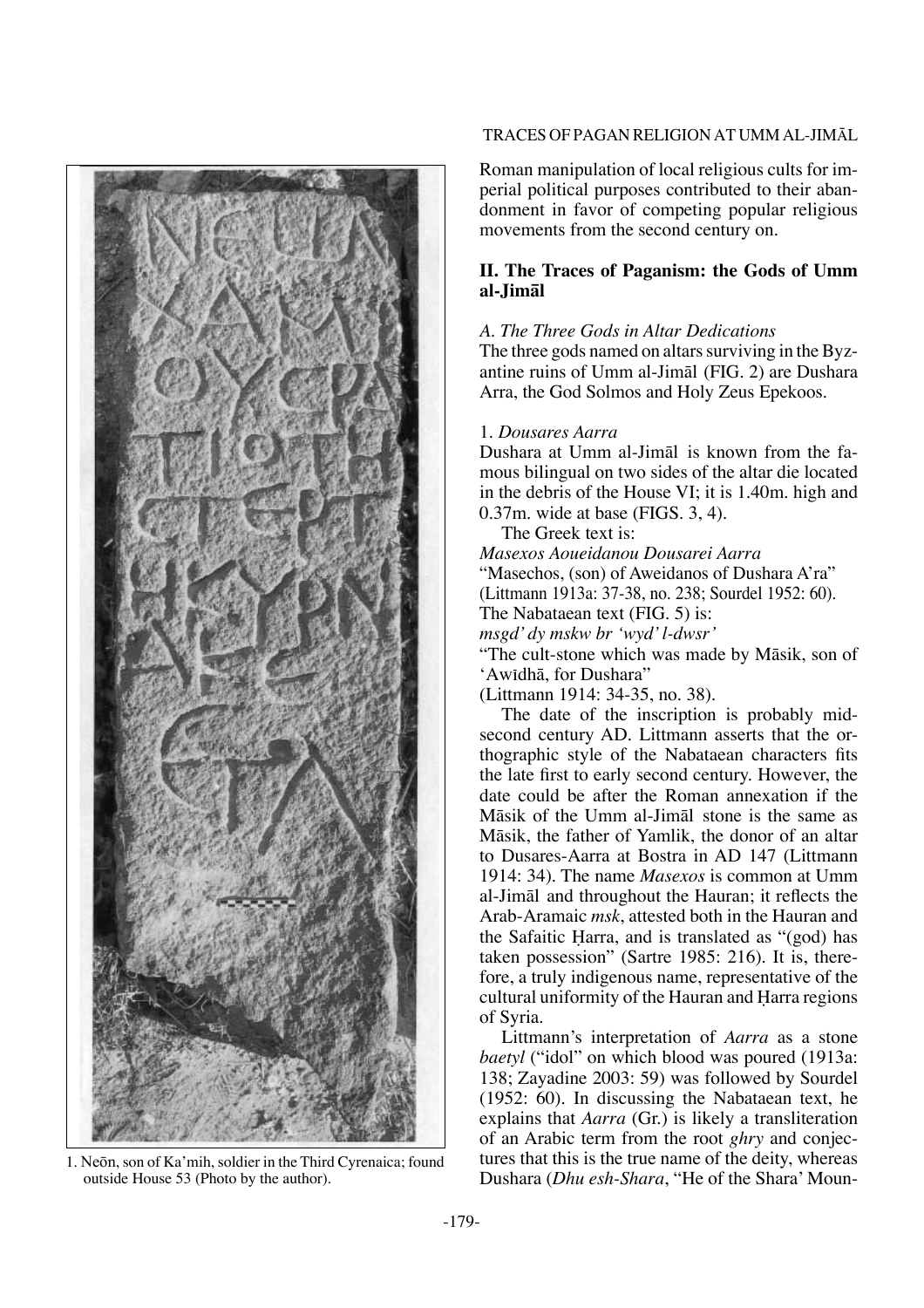

2. Schematic map of Byzantine-Umayyad Umm al-Jimål referred to for locations of stones discussed in the essay (Drawn by the author).

tains") "was only the cognomen". He ventures that, based on this Semitic root the full name was *al-Gharriyyu*, who was worshipped at Petra (Littmann 1914: 35).

However, Greek *Aarra* is a direct equivalent of the Nabataean *A'ra*, and linked to the name Dushara, which became associated with Bostra in the reign of Rabbel II (Healey 2001: 97-98). "A'ra who is in Bostra, god of Rabbel" occurs first on an inscription at Mada'in Saleh, early in the reign of Malik II (Sourdel 1952: 59-60; Sartre 1985: 60; Healey 2001: 98). In the Hauran itself Nabataean inscriptions from the reign of Rabbel II comfirm this association. Another Hauran inscription states, Dushara A'ra, god of our lord, (god) who is in Bostra (AD 93, Healey: 2001: 98). Maurice Sartre argues that Rabbel's adaptation of A'ra as the god of Bostra meant supplanting the original patron goddess of the city, "Bostra", but interestingly both Allat and al-Uzza (Littmann 1914: 57-58, no. 70) have been identified as goddess of Bostra (Sartre 1985: 59-60).

 "Dushara, the god of Rabbel" occurs in a Nabataean inscription dated AD 75 from near Suwayda in the dedication of an altar by a Salamian, a designation indicating either someone from the village of Sulaym or from the tribe of Salam (Graf 1989: 364-365). The term Salamian also occurs in Nabataean at Umm al-Jimål (Graf 1989: 365, note 78).

All this evidence appears to substantiate that the god Doushara Aarra on the cult-stone dedication at Umm al-Jimål , is meant to be the specific manifestation of this deity in his cult center at Bostra. Doushara continued as the god of Bostra while it was the capital of the Roman province of Arabia. Coins from Bostra still depict Doushara as its deity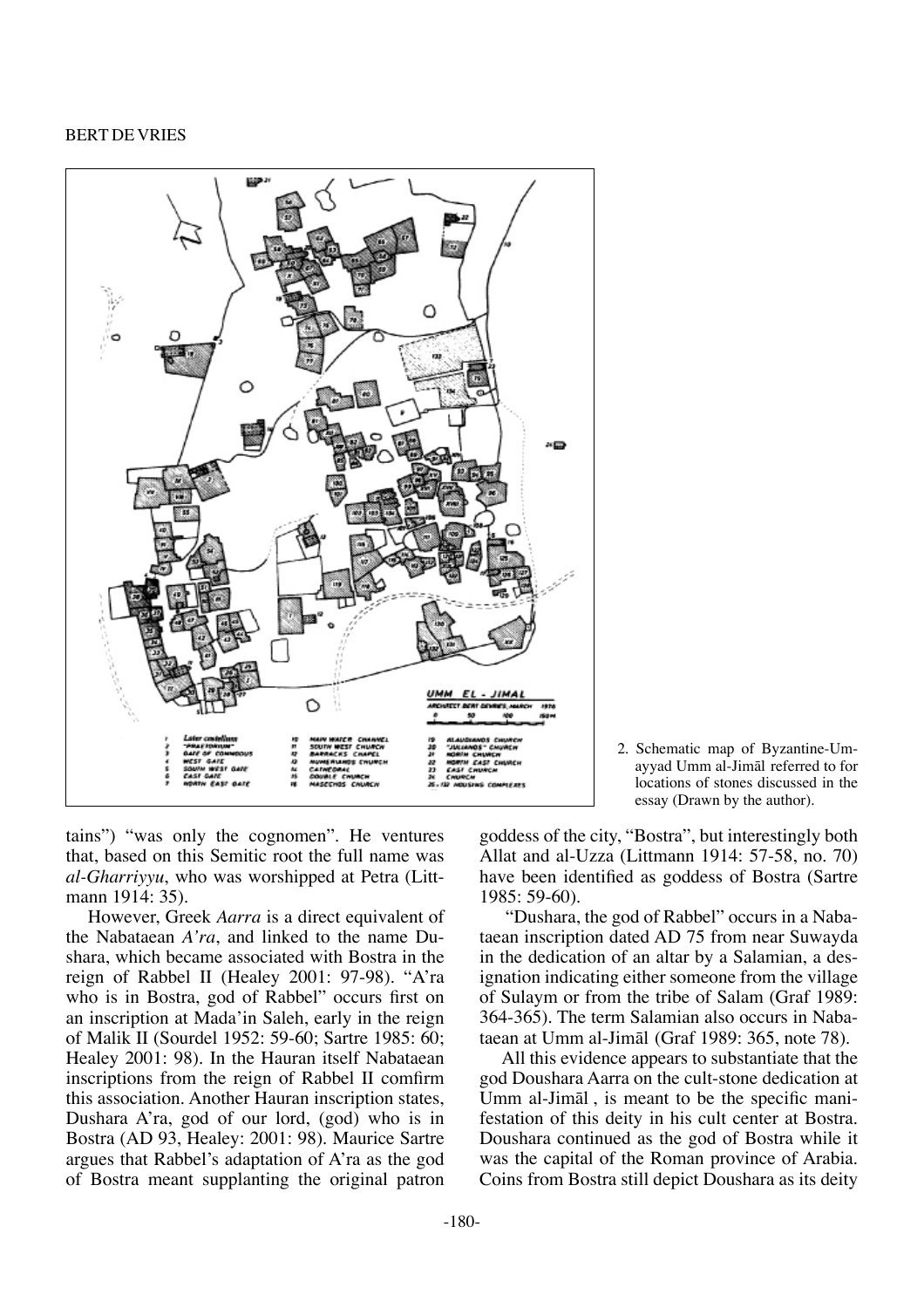

3. The "cult stone" dedicated by Masik to Doushara Aarra (Photo by the author).

during the reign of Commodus (Morey 1914: xxvii - xliv). In this political setting the god was presented in anthropomorphic form, and the Romans may have 'Hellenized' him with an association with Dionysus here and at Si'a (Butler 1916: 390, Ill 334, Frag P and 337). Beginning in mid-third century,

#### Traces of Pagan Religion at Umm al-JimÅl



4. Greek version of Masik's cult-stone bi-lingual dedication (Littmann 1913a: 37, no. 238).

the *Dousaria* quadrennial games at Bostra were called *Dousaria Actia* on coins to commemorate the battle of Actium (Sartre 1985: 156-158), some of which are associated with the reign of Philip the Arab (Sartre 2005: 473, note 412; 515, note 51).

Finally, it is clear from the numerous occurrences of the name Doushara in inscriptions in Greek, Nabataean and Safaitic throughout the southern Hauran and eastern *Badiya* that the god became very prominent in the Bostrene sphere of influence after his late Nabataean import there.

#### 2. *Solmos*

While evidence for Doushara is copious, that for Solmos is scarce. At Umm al-Jimål the main reference is a dedication inscription on a carefully fin-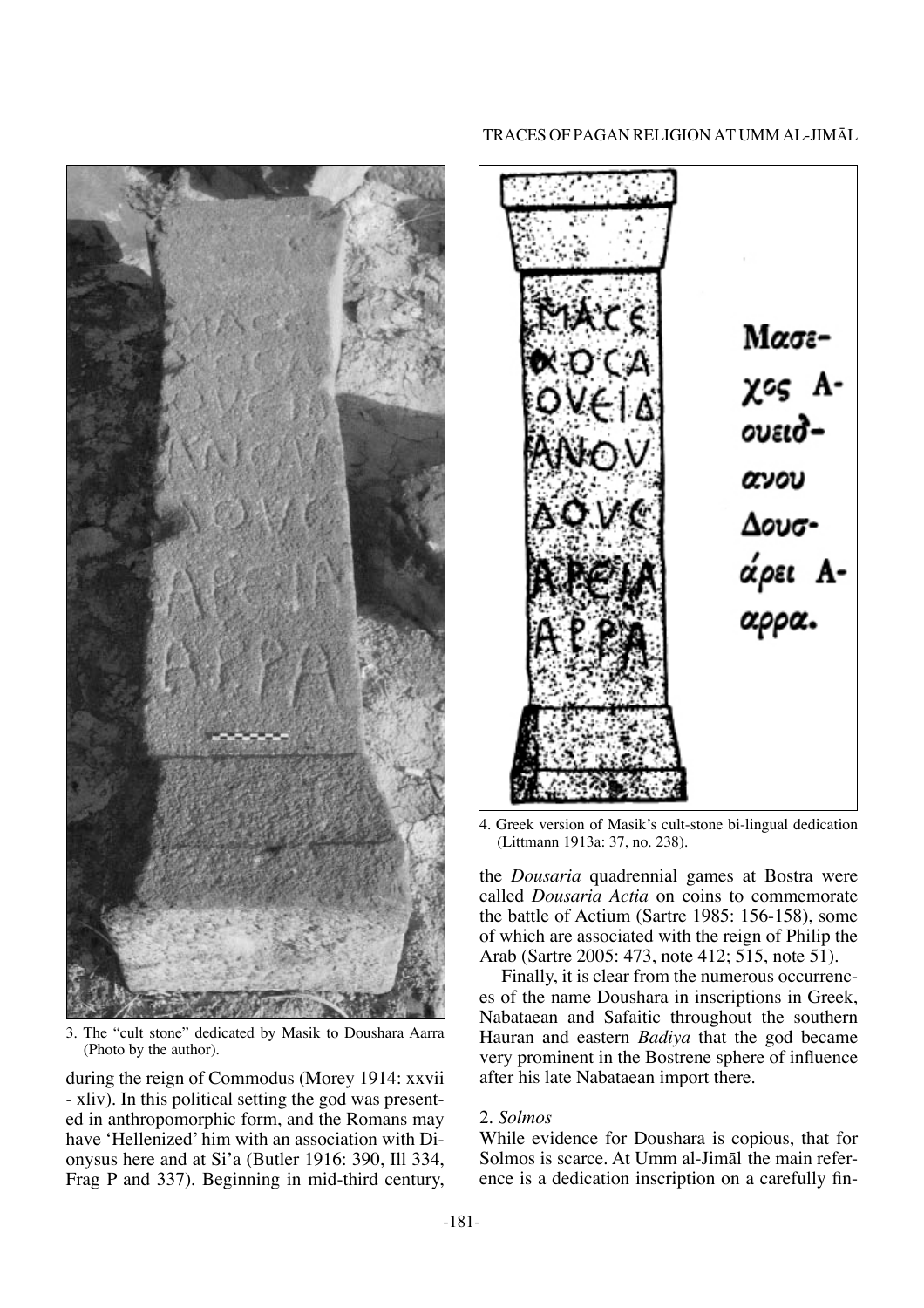

5. Nabataean version of the Masik dedication (Littmann  $Dii$  agio epekoo K...<br>
"To Holy Zeus Who Listens (by) K[...] ..." (Litt-1914: 34, no. 38).

ished broken altar-stone with a Roman cartouche on the upper part — with small floral rosettes in the triangle — and a wreath on the die, located at the ash mound in the open area east of House 73 and the Klaudianos Church. Its cap dimensions are 0.60m. wide by 0.39m. high (FIG. 6). The inscription is written rather sloppily inside the cartouche and the last two words spill over onto the molding below it. The inscriber's skill clearly was not up to the same high standard as that of the stone mason. *TheÒ SolmÒ Sareidos Aoueidou eu[seb]Òn anetheken* Sareidos, (son of) Aweidos, dedicated (it) in reverence to the god *Solmos*

(Littmann 1913a: 139-132, no 239).

Sareidos, the dedicator, could be the same person who claims credit for constructing monumental Tomb no. 19 (*Sareidos Aoueidou epoesen*, Littmann 1913a: 159, no. 279; de Vries 1998: 33, fig. 15.) A two-word Nabataean inscription, *mwtbw slm* (Littmann 1914: 43, no. 45) gives a possible parallel for Solmos, but is difficult to interpret. *Salm* here could be a peace greeting, "Mautab! Greeting!" A remote alternative interpretation given by Littmann is "Throne of [the god] Salm" (1914: 43).

Sourdel found no equivalent occurrences of the name of this deity except for references to a god SLM (or SLMN) at Palmyra and the Jebel Sha'ar. He concludes from this scant evidence that the deity is at home among "*les milieux arabes*" (Sourdel 1952: 87). Another tentative possibility is that *Solmos* has an etymology connected to the *salm*, the word for "image, statue", which in inscriptions at Tayma in Arabia may have been the name *Salm*, the Moon-god worshipped centuries before by Nabonidus (Winnett and Reed 1970: 91-93; Teixidor 1977: 73-76). Though these alternatives are interesting, they do not counter Sourdel's thesis that Solmos was a deity venerated in local Arab society; I shall follow this hypothesis.

## 3. *Holy Zeus Who Listens*

A dedication to Holy Zeus Who Listens is on the die of a small altar found by Littmann "in the courtyard of a house to the east of the so-called 'Barracks'" of which only the top half is preserved so that all but the first letter of the name of the devotee is missing. Its cap dimensions are 0.25m. high x 0.34m. wide (FIG. 7). The Greek inscription is as follows:

#### *Dii agiÒ epækoÒ K…*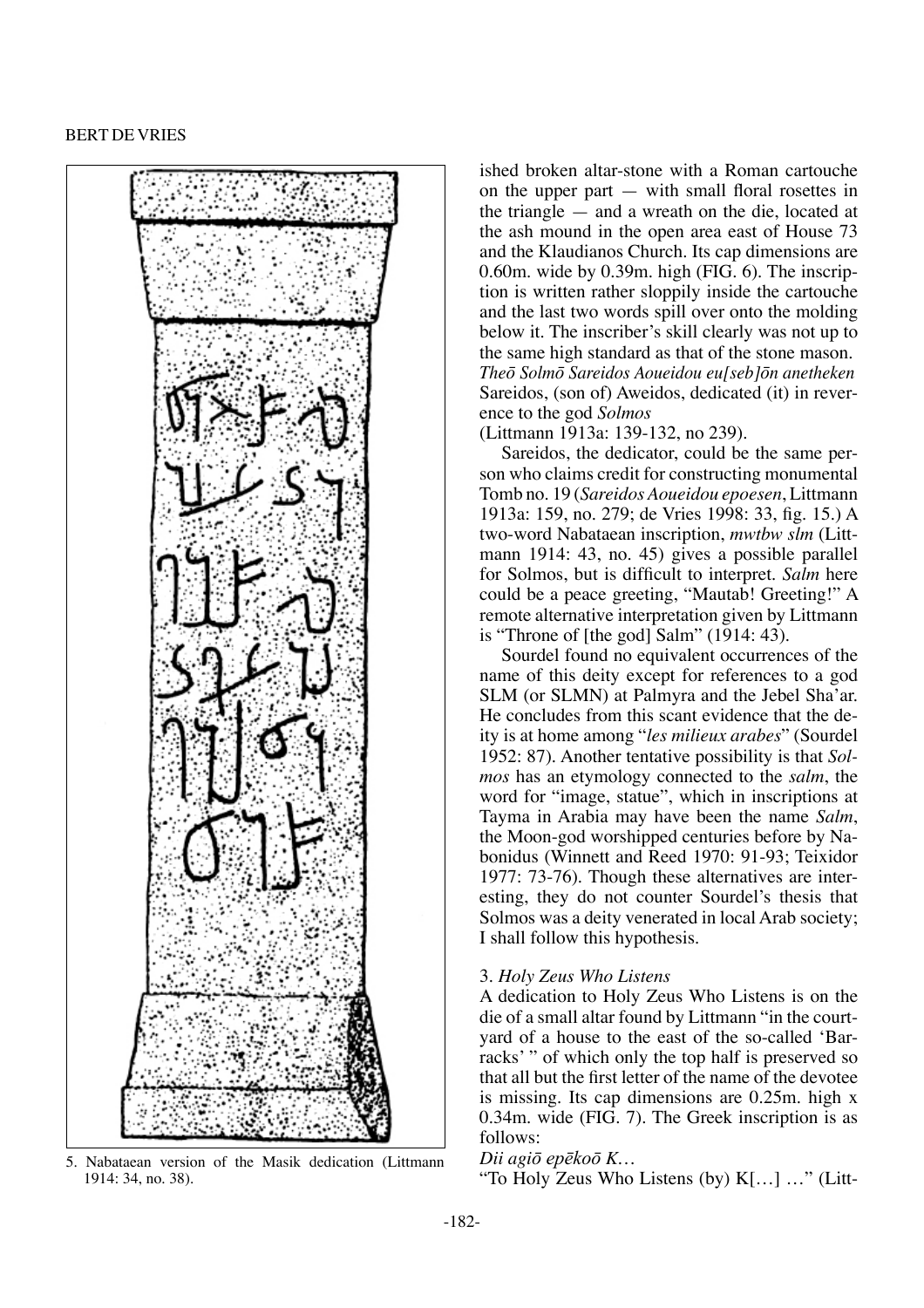

6. The altar Sarid dedicated to the god Solmos (Littmann 1913a: 139, no. 239).

7. The altar K[…] dedicated to Holy Zeus Who Listens (Littmann 1913a: 141, no. 241).

mann 1913a: 140-141, no. 241).

As expected, Zeus occurs frequently in Greek dedication inscriptions throughout Greater Syria. While some of these may refer to the Greek god of Olympus, most instances cover the identity of a variety of local and regional deities, whose degree of identification with the Olympian god may vary from none to a lot. A fine catalogue of occurrences is given by Sourdel (1952: 21-27). However, he gives

this in a chapter on Baalshamin, on the assumption of the identification of Zeus and Baalshamin at his temple in Si'a (1952: 22). It seems more realistic to consider each instance of the use of the name Zeus as reference to a distinct deity defined by qualifying epithets. (On the distinction between Zeus Kurios and Baalshamin see Sartre 1985: 155). Thus the name-use may be generic ("ancestral deity"), local (Zeus of Phaena, see below) or defined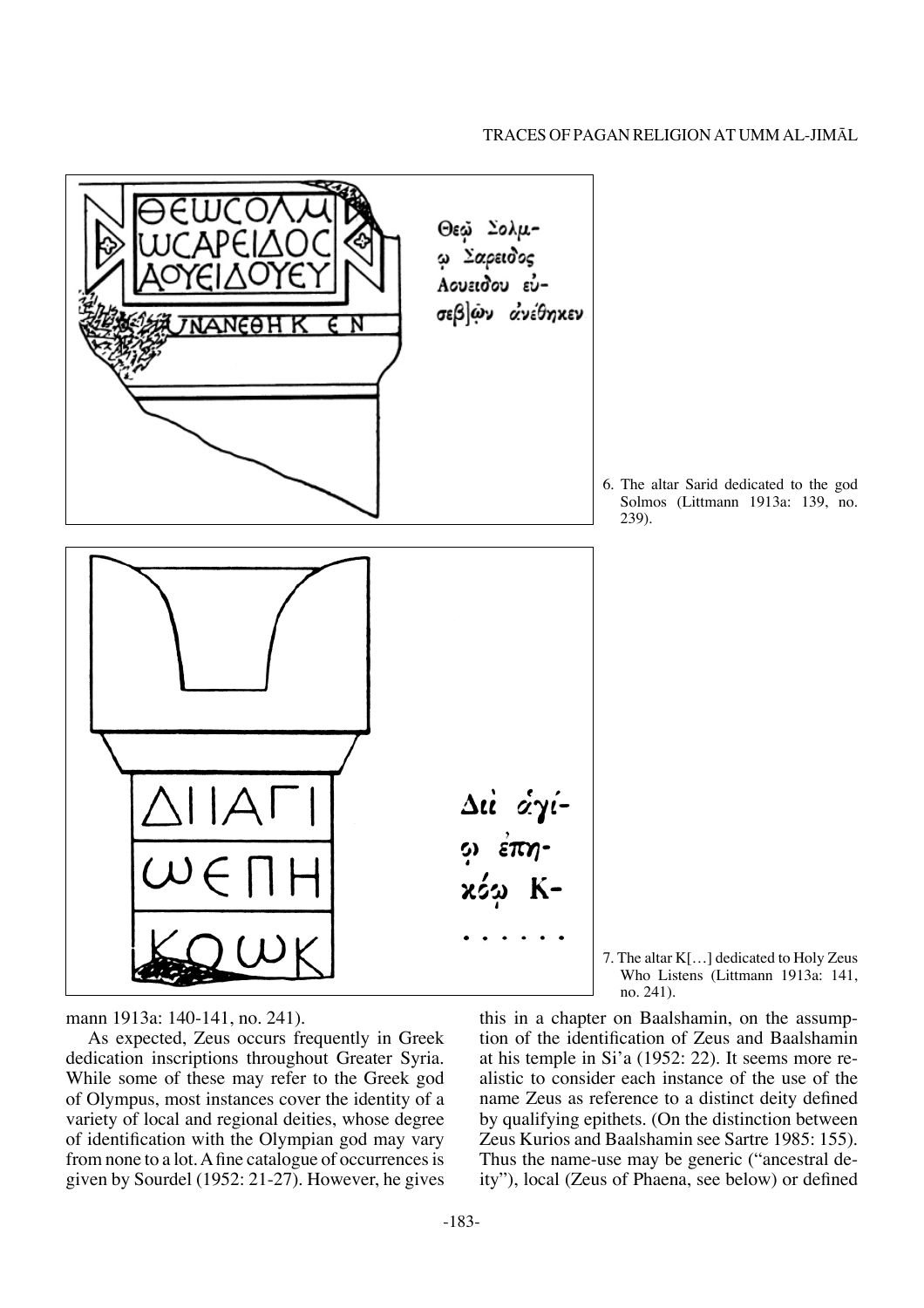by qualifying characteristics, as in our case.

The epithet *Hagios* is specific to the Levant, especially Phoenicia, Palestine and their hinterlands (Sourdel 1952: 27, 98), and could be the Greek rendering of the Semitic "*qadosh*" (98, notes 1and 2). It is possible in those contexts that "Zeus" designates "Baal" in Greek.

The other epithet, "Who Listens" occurs frequently in the north in Syria, but especially in the Palmyra region (Sourdel 1952: 26, 98). It occurs twice in the Hauran region outside Umm al-Jimål . An altar from Damatha (Dåmith al-'Aliyå) in central al-Lija is inscribed with: "To Zeus of Phaina *(Phainæsíou)*, Hearer of Prayer. Seleukos, son of 'Akarån (fulfills) a vow, in piety" (Littmann 1921: 434-435, no. 800(1)). The interesting thing here is that Seleucus dedicates this personal altar to the god of Phaina (Mesmπyyeh), the town 20km. north of Damatha. The other case is from an altar inscription stored at Souweida, a dedication to Zeus Epekoos (*Dii EpækoÒ*) by Julianos, a cavalry soldier (Sourdel 1952: 26).

The impression one gets from these epithets is that the specific responses elicited by the attributes are personal: reverent in response to holiness and prayerful in response to approachability (cf. Saffrey 1986). In two of the above instances the devotees have Hellenized names and are away from home, perhaps using "Zeus" to reference their distant personal god.

Among numerous other "versions" of Zeus (according to epithets like *Kurios, Ammon, Megistos, Epikarpios*) one of special contextual significance is "Zeus of Safa" who is addressed in a petition at Bostra: Zeø *Safatæhnæ, prokopæ 'Archeláw* 

*'Ioulíou,*"O Safathene Zeus, (grant) success to Archaelaos, (son) of Julius!" (Littmann 1913b: 246- 247, no. 558). Interestingly, this Bedu god is petitioned by two sendentized persons with Hellenized names, Archelaos and Julios, whose father, however, is Masechos.

The diversity of epithets and contexts indicates that use of the name of Zeus in the Levant, though in general a product of Hellenization and Graeco-Roman imperial influences, is mostly merely a Greek way of designating one of a variety of local Levantine deities with underlying Semitic names. Umm al-Jimål 's Holy Zeus Who Listens may be a regional god with central Syrian and Phoenician affinities. Given the reverent and pious nature of the epithets, he may also have been the object of personal devotion of an individual known only as "K[…].

#### 4. *Altars Without Divine Names*

Littmann and Butler documented four additional small altars without attribution of deities. One found in the cloisters of the Numerianos Church, 0.47m. high by 0.26m. wide at cap (FIG. 8), is dedicated by Rabπb-'El: *Rabibælos eukodomæsen*, "Rabib-'El built (or edified) it" (Littmann 1913a: 140, no. 240). For the theophoric name, see below.

Another, from the courtyard of House 125, with cap dimensions 0.26m. wide by 0.20m. high (FIG. 9), is dedicated by *Xeeilos...*, "Kahīl..." (Littmann 1913a: 141, no. 242). This name also occurs on a tombstone, naming a Kahil the father of the deceased woman Ta'mar (Littmann 1913a: 194-195, no. 413).

A very small uninscribed altar is described as



8. The altar Rabib- $\overline{E}$ l dedicated; no god mentioned (Littmann 1913a: 140, no. 240).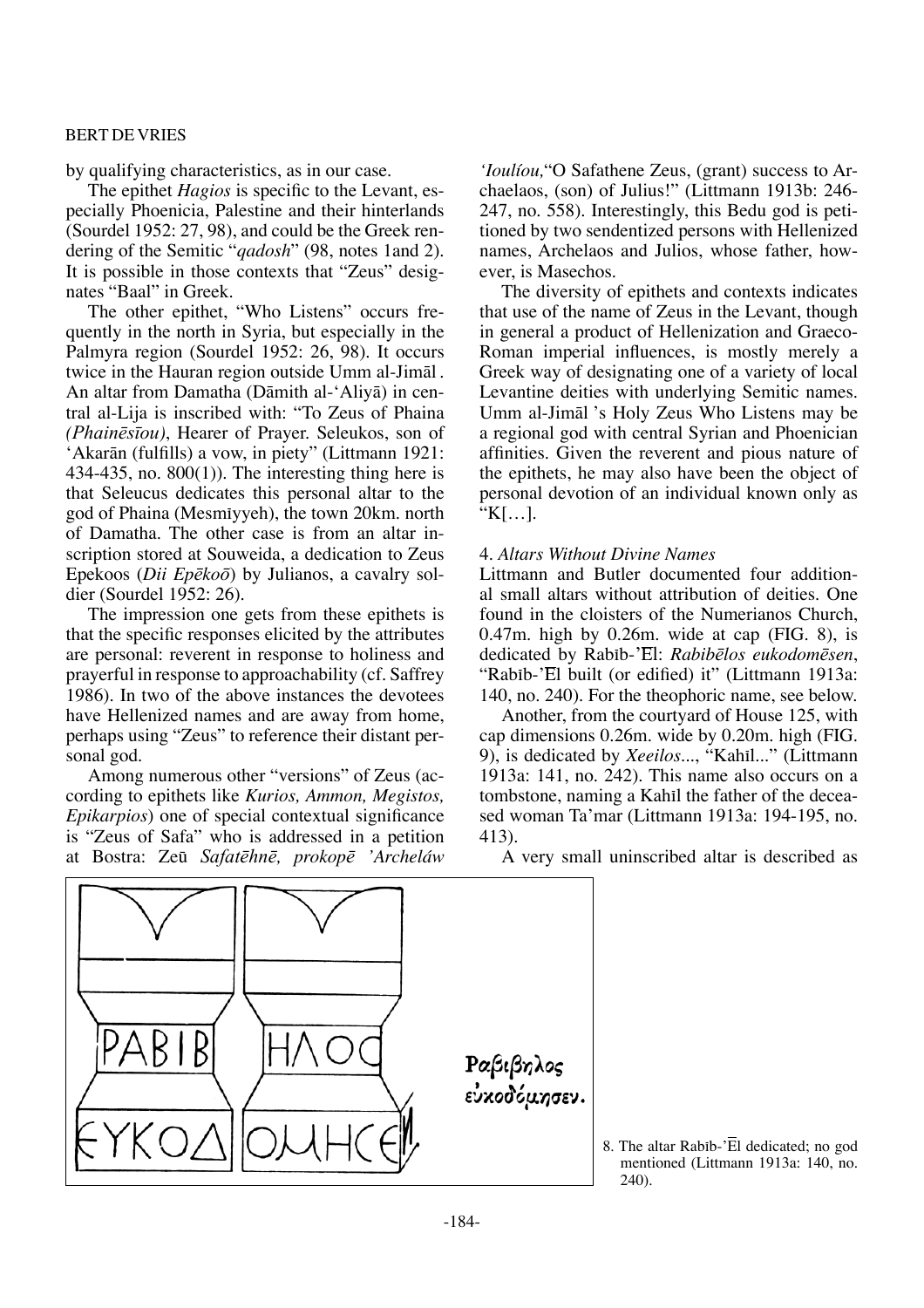

9. The altar dedicated by Kahil; the god's name is lost (Littmann 1913a: 141, no. 242).

part of a stone slab, which H. C. Butler interprets as being of a type usually installed on a house doorpost: "The top has a slight depression and this suggests that they may have been actual altars of libation to protect the entrances from evil influences" (Butler 1913: 211, ill. 193).

## *B. The Nature of the "Altars" at Umm al-Jimål*

The altars described at Umm al-Jimål are typical of numerous altars found in similar communities throughout the Hauran. In fact, small altars with a base, die and cap supporting a decorated emblem or ritual vessel similar to those in the Hauran are not unique to the area, but are fit into a typology with variants all over the Levant, with precedents as far back as the Neo-Assyrian period, and ranging east across Palmyra to Sassanid Persia and Ghandara (Invernizzi 1997: 51-67).

The names on these Umm al-Jimål altars indicate they belong to the same social milieu as that of the numerous persons written on tombstones, that is Umm al-Jimål 's society of the Nabataean-Roman period dated from the first to the third centuries. These altars may be explained as "liturgical" contributions by members of the family to the local cult of the community.

#### Traces of Pagan Religion at Umm al-JimÅl

One explanation for the role of such small personal altars is that they represented the temple dedications contributed to a major cult-center by residents of outlying communities or mobile nomadic tribes without local temples of their own. Such a case for tribal "altars" may be made for the row located in the great courtyard of the Temple of Jupiter at Baalbek. K. Butcher displays them in a photograph (2003: 353, fig. 162) and calls them "dedicatory stone altars" in the caption. However, while some in the Hauran located in the context of local temples could be explained that way, others, like those at Umm al-Jimål cannot be, for in that case you would expect them in a nearby cult-center like Bostra or Si'a.

At Umm al-Jimål this could be explained by the fact that they were not found *in situ*, but in the collapse debris of the later Byzantine houses. However, given the re-dating of the so-called Nabataean Temple to a later period (see below), there is no evidence for the remains of any temple in which these altars may actually have stood. As the inscriptions indicate, these "altars" are the private dedications of individuals for whom these cult monuments may represent their private, rather than communal, relationship to these deities. In this case, these altars my symbolize / invoke the local presence of deities whose cult-centers were in fact distant, like Doushara-Aarra in Bostra, or Zeus Epækoos in Phoenicia, or Solmos, in an unknown or non-existent location.

Another issue is whether all the so-called altars described above were really altars or cult-stones, actual images of the deity. A clear example of an altar at Umm al-Jimål is the small *thumiatērion*, "incense altar", found in the interior collapse debris of Julianos Church during excavations in 1984 (FIG. 10, de Vries 1993: 437). This square pillar stands 0.93m. high and has a scooped receptacle for burning offerings in its top, with the typical "horns" of traditional altars at its corners. By contrast, the cult-stone of Doushara-Aarra stands 1.40m. tall, awkwardly high for servicing by an attendant. The cap has no receptacle and is squared off — without horns — at the top, unlike the other altars describes above. It is therefore more fitting that the Nabataean term, *msgd'*, which Littmann translates as cult-stone, be taken in the sense of image or *baetyl* of the deity as described above, rather than an altar to the deity.

It should be clear that this depiction of the de-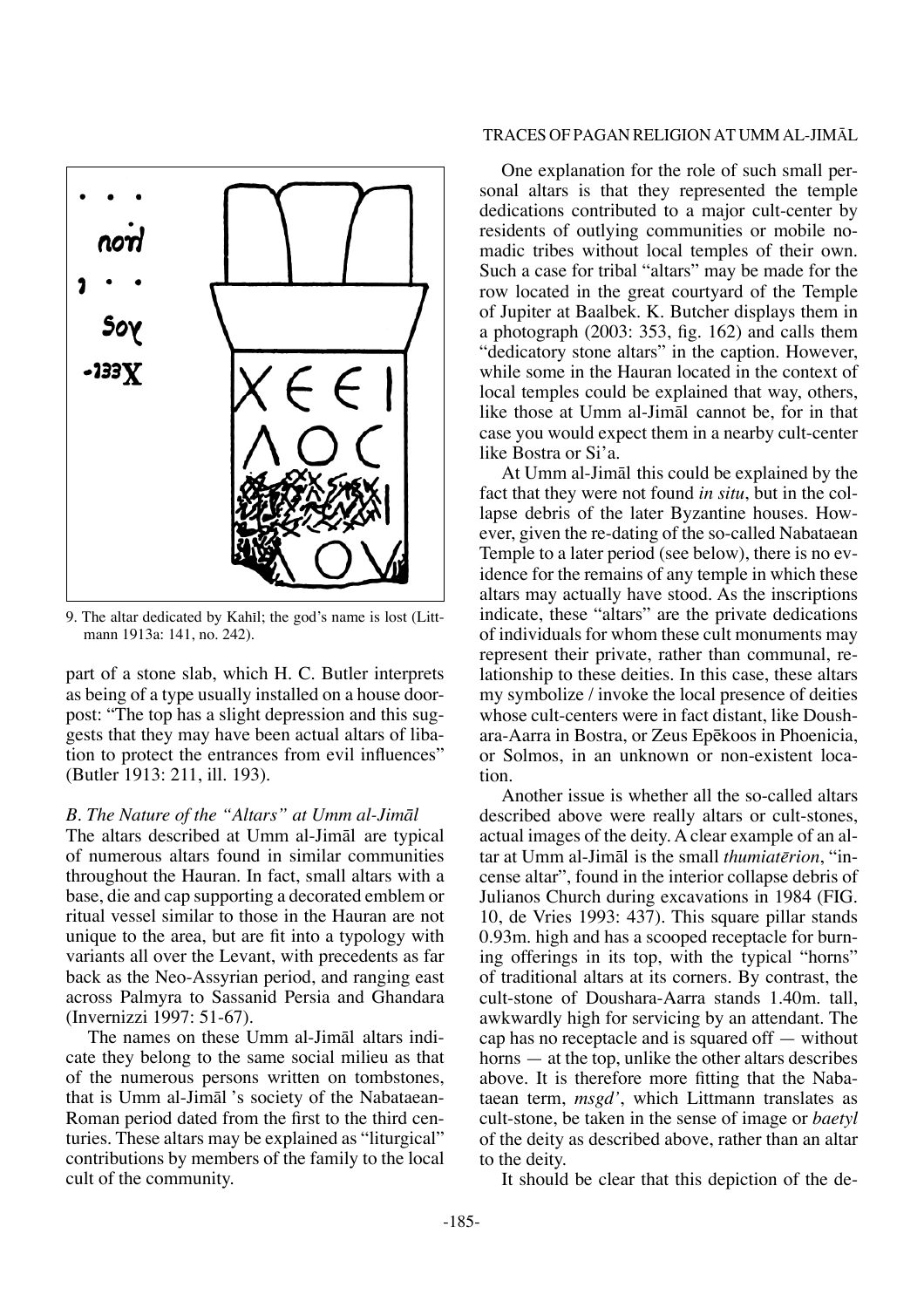

10. Uninscribed incense altar found in collapse debris of Julianos Church (De Vries 1993: 437, fig 5).

ity as a stone pillar is not a more primitive representation of the deity who *later* was presented in an "improved" anthropomorphic form. Such is the interpretation of C. R. Morey in his discussion of the image of Doushara on the coins of Bostra. Morey tends to discuss the various depictions of Dushara on a culture-evolutionary model (1914: xxvii-xxxv). He calls the *baetyl* images at Petra and Adraa "primitive idols" (xxxviii), "ancient and barbarous" (xxix). Thus the Roman assimilation of the Nabataean cult is given the weight of Rome's powerful civilizing impact: "One could still worship Dusares in the form of a pillar at Petra, and at Adraa as an ovoid stone, but at Bostra, the capital, it was to be expected that the god should appear in human form, under the steady pressure of Hellenistic materialism" (xxxix). To substantiate this, he cites René Dussaud that this Roman insistence on anthropomorphic forms was "en harmonie avec

la civilization occidentale" (xxx).

This assertion about the exclusive anthropomorphism of Roman Bostra ignores the specific context, namely the depiction of the deity on Roman imperial coins, and ignores consideration of the possibility that in other contexts the deity might well be viewed in pillar form. An outstanding example of this is the Doushara "altar" at Umm al-Jimål , which in fact is a stone pillar without any apparent sacrificial basin — or other accoutrement like oil-lamp receptacles. In Nabataean, this "altar" is called a "cult-stone" (*msgd'*), and could be interpreted as a *baetyl*, not an altar (Littman 1914: 34, no. 38) for which *bwmos* would be used in Greek. Though it is uncertain but likely that the cult-stone dedication dates to Roman era of Arabia (Littmann 1914: 34), it is at least clear that the version of the deity to which the cult-stone is dedicated is the God of Bostra.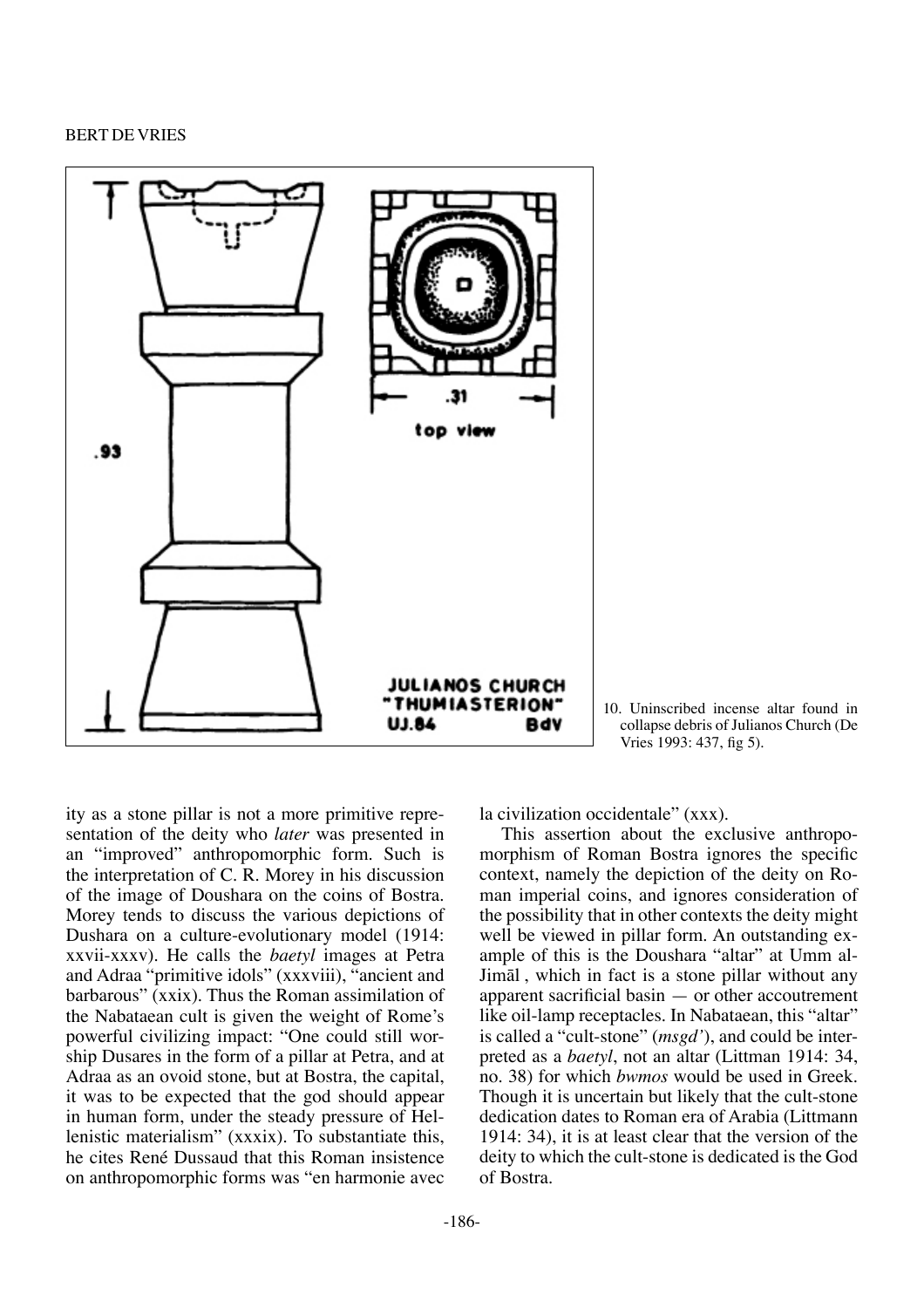That Umm al-Jimål was structurally connected to Bostra under Roman rule is indicated by the funerary inscriptions with the *BB* (*Bouleutæs Bostrænos*, "Senator of Bostra) title used on two Umm al-Jimål tomb stones (Littmann 1913a: 248). Such relationships with residents of surrounding villagers are attested elsewhere. One such funeral dedication by a son from an unidentified village (the stone is broken) to his senator father was found at Bostra itself (Littmann 1913b: 240-241, no. 548). One would expect, therefore, that a member of Umm al-Jimål 's elite, which one presumes Māsik son of Sarīd was, would be politically correct about the iconic designation of the divine patron of the realm.

The alternative interpretation to consider here is that the Roman coins depicting Dushara are propagandistic, and represent the deliberate transfer of authority from Nabataean kings as the recipients of Dushara's patronage to the Roman emperors' usurpation of such patronage. As such the anthropomorphic representation of the god combines the Roman habit of using Hellenistic imagery with the imperial expedient of incorporating defeated local deities into the Roman imperial constellation of gods. This Roman politicized iconography does not challenge the validity of the traditional depictions by local populations in their religious practices, but superimposes upon that the stamp of overriding Roman religio-political authority.

## *C. Theophoric Names*

Personal names occur in large numbers in local texts throughout Syria and in the Hauran, many on building dedications of public civic and religious structures, of private ones, like houses and tombs, on altars like those described above, on walls, columns, doorways and statue pedestals. Even more numerous are names on tombstones, which nearly always give the name of the father and the deceased, sometimes permitting interconnected genealogies. Because the motives for name giving are complex and not well understood for local culture, one has to be careful not to draw superficial conclusions. Nevertheless, says Rey-Coquais, one can learn a lot from using onomastics to picture the broad cultural trends of Roman-era Syria (1997: 149). Because of the large trove of names available at Umm al-Jimål and its neighboring communities, this is especially true for the southern Hauran, where a select body of names written in Nabataean is contemporary with more numerous ones written in Greek.

#### Traces of Pagan Religion at Umm al-JimÅl

Among these names a large minority are theophoric. For these, too Rey-Coquais' caution is apt. Because a person's name is identified with a certain deity, it does not automatically follow that he or she is specifically devoted to the cult of that god. Nor does it necessarily mean that that person's community sponsors cult rituals in devotion of that deity.

An annotated catalogue of the theophoric names from Umm al-Jimål , categorized by the divine element,follows. Much more can be learned from setting these names in the much larger context of the entire Hauran, but space does not permit that in this chapter.

1. *Taim-Doushara*, a name on a typical funeral stele 0.69m. high by 0.32m. wide (FIG. 11): *Iamaros* 



11. Funeral stele commemorating Ya'amar, son of Taim-Dushara (Littmann 1913a: 219, no. 508).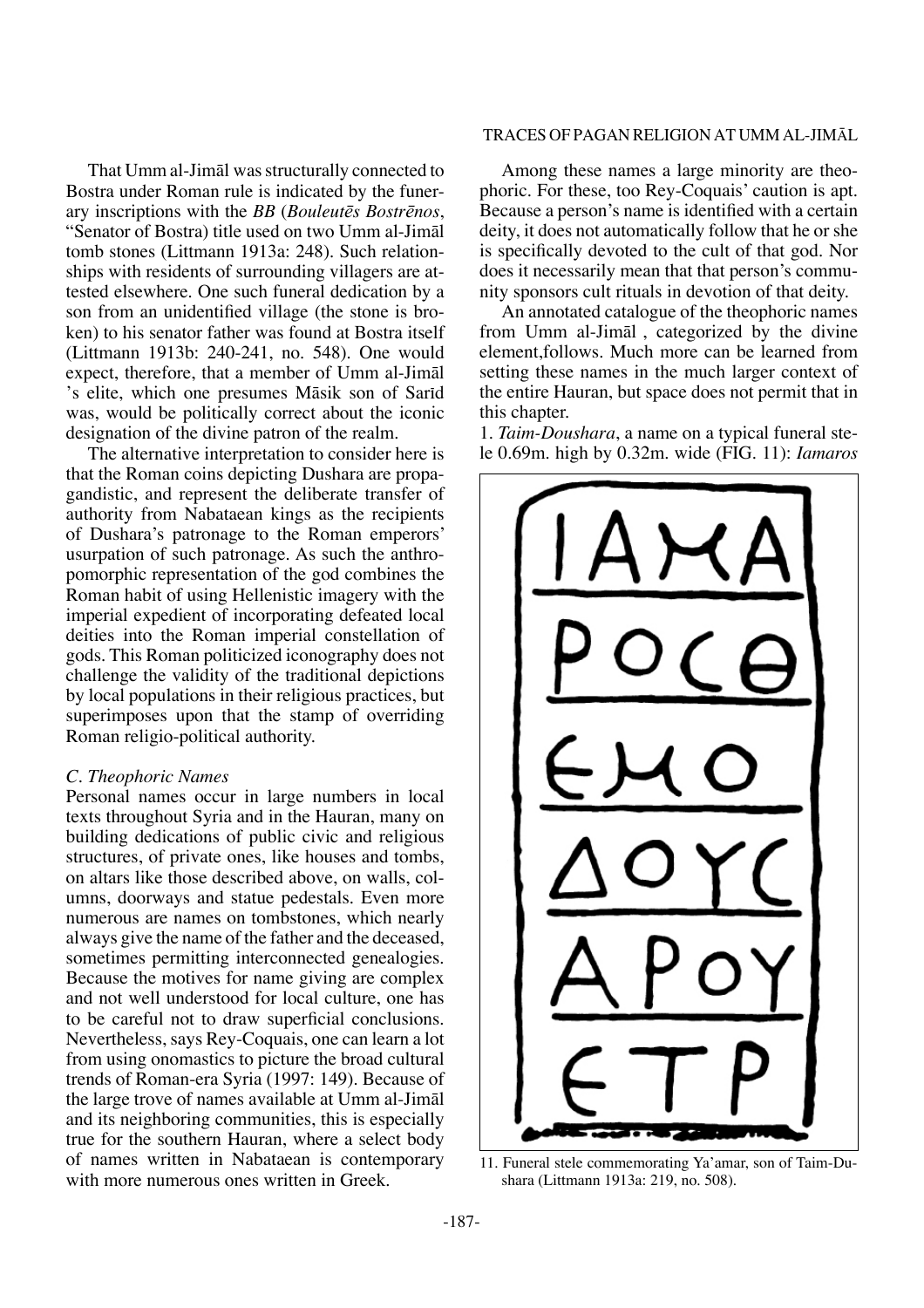*The(i)mo-Dousarou*, "Ya'mar, (son) of Taimu-Dushara" (Littmann 1913a: 219-220, no. 508).

The name, Greek derivatives of Arabic *Taim-Doushara* and *'Abd-Doushara*, "Servant of Dushara," occurs six times across the Hauran plain in locations not far from Bostra (Sourdel 1952: 61, notes 7-12). Other Taim-theophoric names at Umm al-Jimål include Thaimalas (Gr.) = Taim-All*æ*h (Ar.) *Th[im]al[as A]bd[ou]* (Lithmann 1913a: 170-171, no. 318) and *Matheathæ Themallou* (205-206, no. 456).

Other Umm al-Jimål theophoric names with Allåh include: *Authallou* (Gr.) = Ghauth-Allåh (Ar.) (Littmann 1913a: 218-219, no. 504) (Ghauth also occurs in nos. 385 and 483) and *Zedalas* (Gr.) = Zaid-Allåh (Ar.) (Littmann 1913a: 208, no. 463). Note that the name 'Abd-Allåh also occurs commonly in contemporary inscriptions of the Hauran: a building inscription at neighboring Umm al-Quttayn gives the earliest time-frame for the usage of the "Allah" theophoric names, the year 160 of the Bostrans = AD 265 / 266 (MacAdam and Graf 1989: 183, no. 7).

2. *Taim-Yitha'*, "Servant of Yitha'" (Littmann 1914: 48, no. 53) occurs on an Umm al-Jimål Nabataean funeral stele reused as a corbel in House XIII: "Håni', son of Taim-Yitha' ".

This deity, *yt'w* [ya-ta-'ayin-waw], was not previously known in Nabataean to Littmann, but occurs in Safaitic (*yt'* or *'t'* [aliph-ta-'ayin]) and in Greek Ethaos (1914: 48). In Safaitic texts in the Harra east of Umm al-Jimāl studied by V. A. Clark, Yt' is appealed to for "vengeance and delivery from misfortune", for "relief and for "help", in the last case in the company of another Arabian god, Ruda (Clark 1979: 131).

3. *'Abd-'Obodat*, "Servant of (King) 'Obodat"

This name occurs in a Nabataean inscription at Umm al-Jimål , on a lintel over the easternmost doorway in the south wall of the Julianos Church:

*[…]h 'bd 'bd-'bdt bar Naqdhat. Slm*

"This … was made by 'Abd 'Obodat, the son of Naqdhat (?). Peace!"

(Littmann 1914: 40-41, no. 42).

While not unusual in Nabataean, Littmann only recorded two examples in Greek, both at Bostra. (Littmann 1913b: 253-254, nos. 256, 567).

'Obodat was the famous Nabataean king after whom the Negev city 'Oboda was named and where the temple to 'Obodat the god was located. It is not clear to me whether the divine element in the personal name indicates the deified king, as is usually presumed, or the patron god of the city, or both. Lest we make too much of the unique deification of 'Obodat, note that 'Abd-Rabb-'ēl is also attested (at Jemarrin (Littmann 1914: 70, no. 94)). 4. *Isi-Doulos,* "Servant of Isis" on a Nabataean inscription built into an Umm al-Jimål house.

… I]sidoulos(?) of the tribe of Rawåh (Littmann 1914: 41-42, no. 43).

The inscription block is broken on the right and the *aleph* of Isi-Doulos is restored. According to Littmann there is a possibility that the "l" and "r" have been interchanged, so that the actual name could have been IsidÒros. Nevertheless, the name could be a Nabataeanized rendering of the Greek name as a translation of *'Abd-'Is*, which occurs in Safaitic. The female equivalent, *'Alimat-'Is*, "Handmaid of Isis," occurs in Nabataean.

5. *Wahb-Allåhi,* "Gift of God," on a damaged stone in rubble of Umm al-Jimål House XIII. The Nabataean text reads: "*Wahb-Allåhi* son of Mun'im of the tribe of Salam" (Littmann 1914: 42-43, no. 42).

Wahballah is well known from Palmyra and elsewhere. The tribe of Salam may be identical with Salamia mentioned in a Nabataean inscription from Hegra (Littmann 1914: 42). The name Wahb is known from a Safaitic inscription at Umm al-Jimål , mentioned by Littmann: "By Wahb bin Shåmit of the tribe of Rawåh" (1914: 42). In Nabataean Wahb bar Shåmit occurs on a Umnm al-Jimål funeral *stele* in the Byzantine ruins (Littmann 1914: 45, no. 49) and Wahb appears as the father of Zabūd on another  $(1914: 46-47, no. 50)$ . Shāmit and especially Zabūd are recurring names in the genealogy reflected in the stele lining the *dromos* of the Nabataean Tomb (Littmann 1914: 52-55, nos. 60-67). One concludes that the Nabataean (and Greek) funerary inscriptions cover a significant Safaitic heritage at Umm al-Jimål , and that this popular veneration of Allah is a component of that.

6. *Mathga Soemou*, "Handmaid of Gå', [daughter of] Suhaim" (Littmann 1913: 220-221, no. 512). The Greek *Mathga'* is the equivalent of Semitic *Amat al-Ga'*. At Umm al-Jimål a parallel name is *M[a]thelæ*, Math-'Ēl (Littmann 1913: 206-207, no. 457). Gå' is the same as Gadd, a Safaitic tribal deity of the 'Awidh, Gadd-'Awidh and the Dhaif, Gadd-Dhaif (Graf 1989: 362, 363). "At Namårah, Gadd-'Awidh is invoked by a member of the  $d[i]$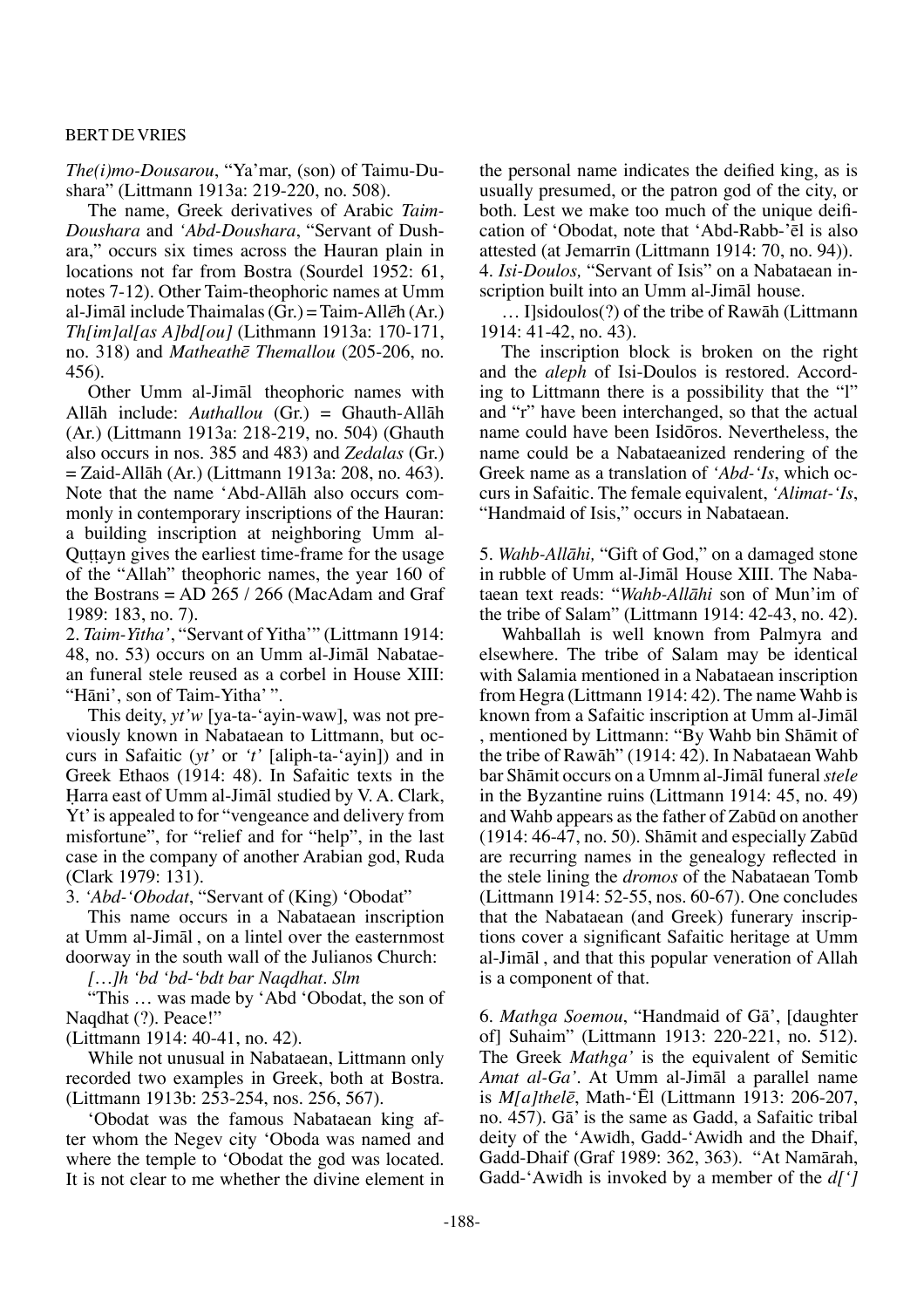#### Traces of Pagan Religion at Umm al-JimÅl

*l slm*" (Graf 1989: 365, note 78). Salam is a tribe associated with Umm al-Jimål . Obviously, among the Safaites the tribal deity Gadd was worshipped alongside Dushara and other Nabataean gods. Note that the dedicators of the Dushara and Solmos altars, Masechos / Māsik and Sareidos / Sarīd, each have a father named Aoueidos / 'Awidh.

7. *Math-'Ēl*, on a tombstone at Umm al-Jimål : *M[a] thelæ Seouadou*, "Math-'Ēl, (daughter) of Sawåd" (Littmann 13a: 205-206, no. 457). Another Eltheophoric is Hann-'Ēl, builder of a tomb, known from a Nabataean inscription built into a wall near Umm al-Jimål 's House VI:

This is the tomb (*nfs*) of 'An'am, son of Hør, and of 'Uzzai, his wife, which was built by Hann- 'Ēl, their son (Littmann 1914: 36, no. 40).

Littmann dates the inscription to the first half of the second century on orthographic considerations (1914: 37). "Hann-'Ēl was a favorite name among the Nabataeans and the Arabs of the Safå. In Safaïtic script it is written with the same letters, and also *hnn-'l*" (Littman 1914: 11). Finally, Rabib-'Ēl is the dedicator of an altar to an un-mentioned god discussed above.

8. *Ban-Allåt*. *Banalathæ* (Littmann 1913a: 190, no. 394) at Umm al-Jimål is the only allusion to the role of the goddess Allat.

9. Summary of divine elements used in theophoric names at Umm al-Jimål

| Nabataean:          | Doushara, Obodat  |
|---------------------|-------------------|
| Nabataean/Egyptian: | Isis (tentative)  |
| Arabic:             | Allah, Allat, 'El |
| Safaitic:           | Yitha', Gadd      |

Thus, the fact that theophoric names at Umm al-Jimål specify the names of at least nine different deities testifies only vaguely to what gods might actually have been worshiped at Umm al-Jimål . This fact does, however, say a lot about the larger religious context of the gods actually revered, as known from altars for example. Notably, just about all the gods in these names are local and regional, with the exception of the (tentative) Isis. There is an especially strong interconnection in personal names and deities worshipped between Umm al-Jimal and the Safaitic tribes of the Harra. This substantiates D. Graf's thesis (1989: 379) that the Safaitic tribes were not marauding nomads, but an integral part of the social fiber of the north Arabian

Arabs within the Roman province of Arabia. One can add that they were a foundational influence on the popular religiosity of society at Umm al-Jimål in the southern Hauran.

Perhaps even more notable is that *none* is Greek or Roman. Thus, while local and regional deities were used, one may surmise that the gods of the more distant imperial powers, Greece and Rome had not penetrated to the level of popular and common name usage at Umm al-Jimål .

By studying this data in a wider context, as planned, a lot more can be said about the role of Umm al-Jimål 's populace in the larger religious landscape of the Hauran and Greater Syria, and the religious mobility of its population across that landscape. Such a study has been done as part of this research, and will be published in a monograph on religion at Umm al-Jimål .

# **III. Towards a History of Religion and Society at Umm al-Jimål**

*A. Gods and Society (First - Fourth Centuries AD)* The three gods on the altars discussed above symbolize three facets of local religiosity: Solmos represents the personal religion of a local Arab family. Dushara 'Arra represents Nabataeanized religion connecting local population to the urban — Nabataean — and eventually imperial — Roman — authorities at Bostra. Holy Zeus Ep*æ*koos represents the larger Phoenician-Syrian religious world hidden under the veneer of Hellenistic nomenclature.

The imperial Roman veneer of the second and third centuries AD is more visible in political inscriptions than in religious texts or remains. Known remains constructed in this period are the Praetorium (Brown 1998: 166), the Commodus Gate and the large reservoir.

At Umm al-Jimål , the imperial religion — patronized with temple architecture of power such as the Hercules Temple in Amman, the Artemis Temple at Jerash and the Jupiter Temple at Baalbek is lacking. It is therefore a better barometer of the survival of local religiosity under imperial control than those larger cult-centers.

Like the more mobile Safaitic tribes, the villagers of early Umm al-Jimål may have considered nearby cult-centers at Bostra as their sacred centers, to be visited during appointed times in the religio-political calendar, such as attending the imperial Actia Dousaria in the third century. In between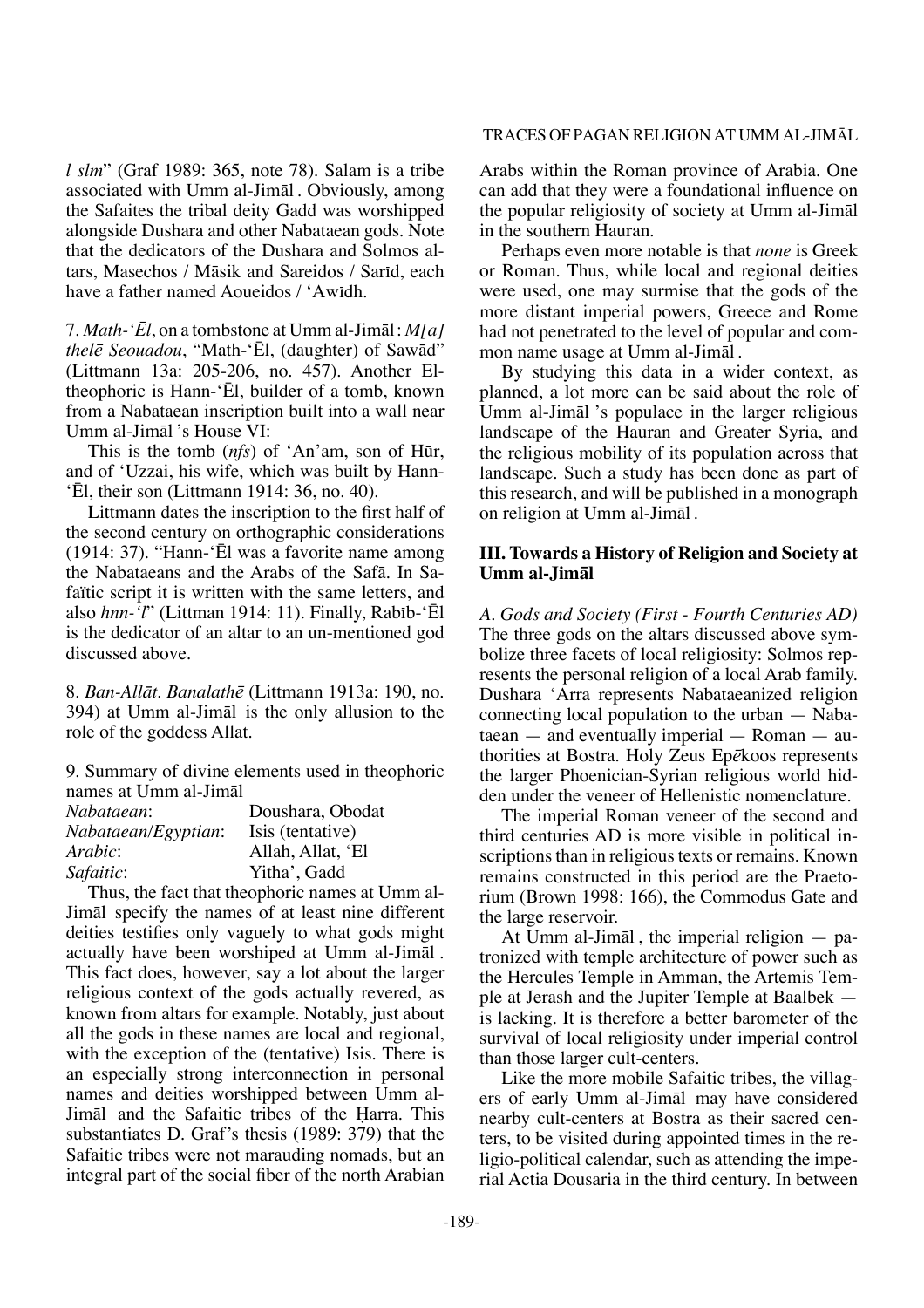times, veneration of personal and clan gods, using locally dedicated cult-stones and altars, served ongoing routines of religious piety.

Deeper understanding of this symbiotic polarity between local and external religiosity is gained from the incidence of numerous theophoric names, which not only indicate the presence of a larger diversity of gods in the popular culture, but also an especially intimate connection with the group of gods the people of the sedentary Hauran village share with their Safaitic tribal "cousins" of the nomadic Harra.

Not included in this paper, but to be published separately, is what I've called a "Theology of Death" — the socio-religious implications of the funerary inscriptions at Umm al-Jimål . A tantalizing example is the recurrent formula *Thársi, 'oudeis aipi gæ 'athánatos*, "Be of good cheer, no one on earth is immortal!" (Littmann 1913a: 160, no. 281- 282) from the tomb of Sareidos described above.

## *B. The Traces of Pagan Religion as Fragments in the Transformation of the Third - Fifth Centuries* What follows is a brief outline of ongoing research, to be published as this study of religion and society progresses.

The assertion above that a temple was absent may be shocking to those who are aware of Butler's famous "Nabataean" Temple (Butler 1913: 1551-156). Interpretation of excavations done in 1977 and1981 have determined that this "temple" was constructed in the fourth century, and therefore belongs to the following phase in the history of Umm al-Jimål (De Veaux and Parker 1998: 153- 160). It is therefore better interpreted as an imperial Roman temple constructed to serve the troops at the Tetrarchic Castellum built to the east of the great reservoir (de Vries 1986), typical of the wave of Roman small-temple construction associated with the fortification craze of the fourth century.

In this period Rome replaced its policies of entente with local rulers and population groups being represented by the patronage of large temple construction (Antonine and Severan Dynasties) with more oppressive strategies of order keeping, *viz.* the pitting of local tribes against one another and resorting to an "Architecture of Power" (Adam T. Smith 2003: 161-169), the construction of monumentally towered and gated fortifications.

This strategy proved destructive to local cultures in the transitional culture zones located between the Levantine coast and the Arabian dessert. One indicator is that the writing of popular inscriptions and graffiti stopped (Graf 1989: 379-380) in the Nabataean and Safaitic text-regions. This includes Umm al-Jimål , where last Nabataean text is late third century, and Greek texts expressive of communal and family life are largely absent from then until the sixth century.

In the process, much of Umm al-Jimål 's built environment - the buildings and tombs of the first third centuries - were destroyed and spoiled for the new fortification construction. Thus, the traces of religion described above became "collapse debris" and recycled masonry, that is, fragments that symbolize the "memory" of a former religiosity now deliberately ignored and replaced with the culture of Roman military power.

In northern Arabia and southern Syria, the end of paganism has to be attributed not to the coming of Christianity, but to the destruction of religiocultural identity in the Roman suppression of rebellion and the subsequent establishment of army bases used to keep the populace of the surrounding countryside subdued.

## **Bibliography**

- Assmann, Jan. 2002. *The Mind of Egypt*. New York: Metropolitan Books.
- Berger, P.L. 1969. *The Social Reality of Religion*. London: Faber and Faber.
- Brown, R. 1998. The Roman *Praetorium* and its later domestic reuse. Pp 161-193 in B. de Vries (ed.), *Umm el-Jimal: A Frontier Town and its Landscape in Northern Jordan.* Vol. 1. Portsmouth, Rhode Island.
- Butcher, K. 2005. *Roman Syria and the Near East.* Los Angeles, CA: Getty Publications.
- Butler, H.C. 1913. *Division II. Ancient Architecture in Syria,* Section A, *Southern Syria.* Part 3, *Umm Idj-Djmâl.* Leyden: E.J. Brill.
- ––– 1916. *Division II. Ancient Architecture in Syria,*  Section A, *Southern Syria.* Part 6, *Sî.* Leyden: E.J. Brill.
- Clark, V.A. 1979. A Study of New Safaitic Inscriptions from Jordan. Ph. D. Thesis, Department of Middle East Studies, University of Melbourne.
- De Veaux, L. and Parker, T.S. 1998. The 'Nabataean' Temple: a re-examination. Pp. 153-160 in B. de Vries (ed.), *Umm el-Jimal: A Frontier Town and its Landscape in Northern Jordan.* Vol. 1. Portsmouth,